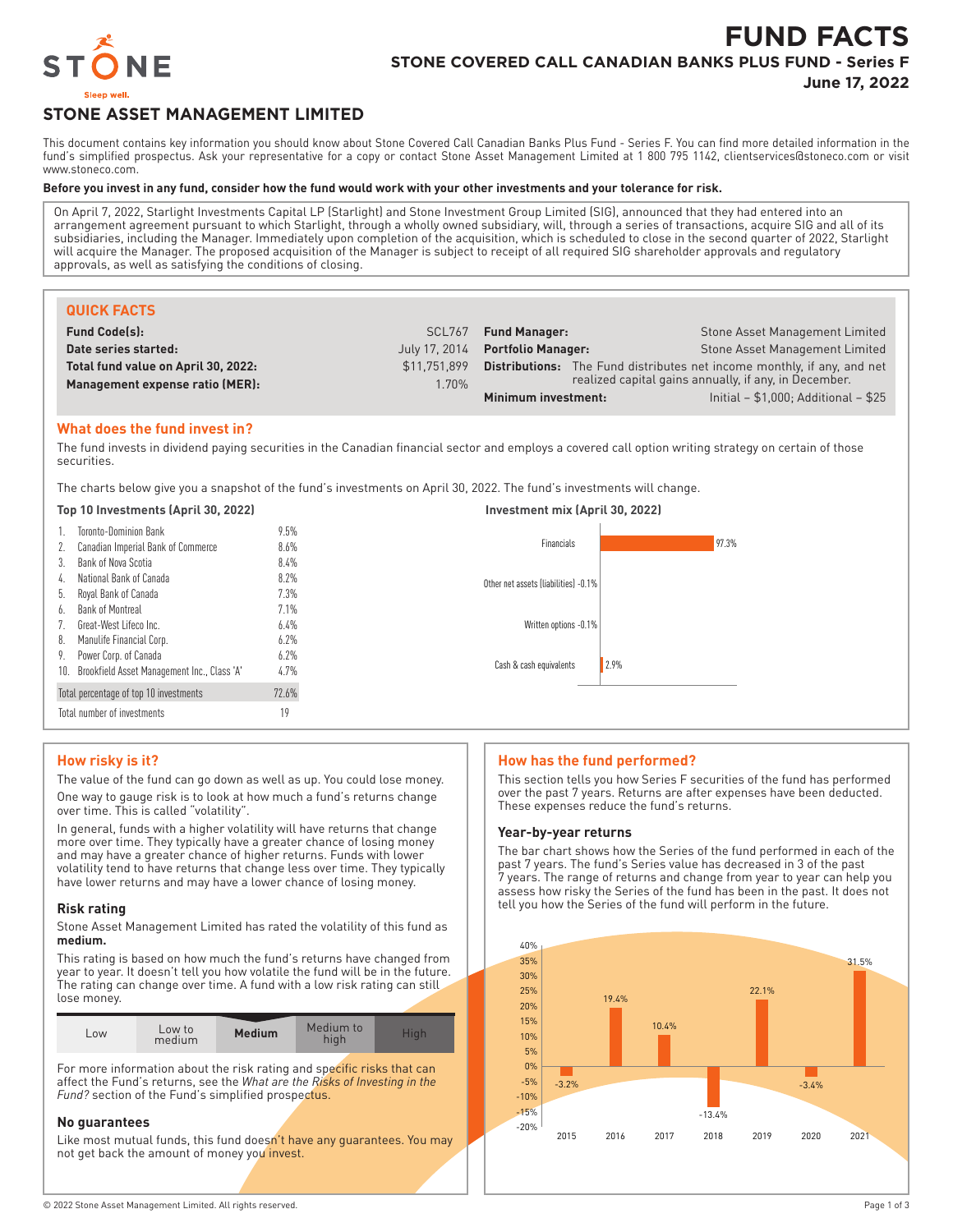

#### **Best and worst 3-month returns**

This table shows the best and worst returns for Series F securities of the fund in a 3-month period over the past 7 years. The best and worst 3-month returns could be higher or lower in the future. Consider how much of a loss you could afford to take in a short period of time.

|              | Return     | 3 months ending | If you invested \$1,000 at the beginning of the period |
|--------------|------------|-----------------|--------------------------------------------------------|
| Best return  | 18 24%     | March 31, 2021  | Your investment would rise to \$1.182.40.              |
| Worst return | $-23.16\%$ | March 31, 2020  | Your investment would drop to \$768.40.                |

#### **Average return**

The annual compound return of the Series of the fund was approximately 6.6% since the inception of the Series of the fund. If you had invested \$1,000 in the Series of the fund since the inception of the Series of the fund, your investment would now be worth \$1,645.29.

### **Who is this fund for?**

#### **This fund is suitable for investors:**

- have medium term investment goals
- have a need for a sector portfolio focus on Canadian banks
- are willing to accept a medium level of risk

#### **A word about tax**

In general, you'll have to pay income tax on any money you make on a fund. How much you pay depends on the tax laws where you live and whether or not you hold the fund in a registered plan such as a Registered Retirement Savings Plan or a Tax-Free Savings Account.

Keep in mind that if you hold your fund in a non-registered account, fund distributions are included in your taxable income, whether you get them in cash or have them reinvested.

#### **How much does it cost?**

The following tables show the fees and expenses you could pay to buy, own and sell Series F securities of the fund.

The fees and expenses – including any commissions – can vary among series of a fund and among funds. Higher commissions can influence representatives to recommend one investment over another. Ask about other funds and investments that may be suitable for you at a lower cost.

#### **1. Sales charges**

When you purchase Series F securities of the fund, you do not pay a sales charge. Instead, you may be required to pay your representative's firm a negotiated fee for investment advice and other services that it provides to you.